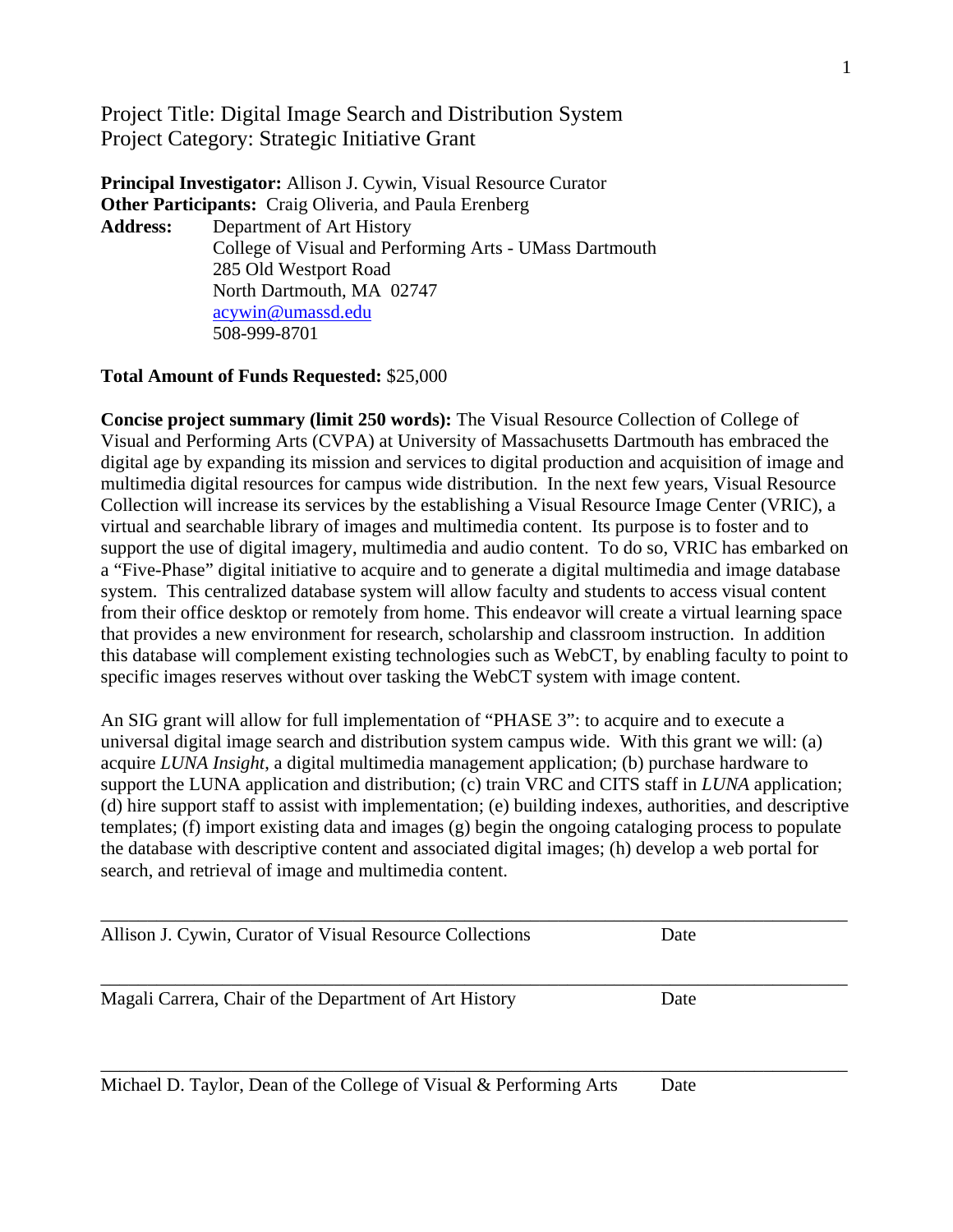#### **Narrative**

**1. Visual Resource Digital Initiative:** Images and multimedia resources are fundamental to classroom instruction and the learning experience. At UMass Dartmouth the Visual Resource Collection (VRC) of the College of Visual and Performing Arts (CVPA) plays a central role in supporting these pedagogic objectives by insuring that these resources are of the highest quality, and accessible research, instruction and study. Traditionally, VRC has fulfilled this mission through the technology of 35mm slides. Although one may argue 35mm still offers a superior image, the reality is however, 35mm slides are becoming rapidly obsolete. Aware of these technological shifts, VRC has commenced to transform the slide library to digital. During the past two years, VRC has produced approximately 18,000 master image files for faculty and students from a broad base of departments including: Art History, Artisanry, Fine Arts, English, and Anthropology. Yet with all this image content, we lack a search and retrieval system. If image and multimedia content is to be used to its full potential, it must be accessible to users. The best way to achieve this objective is through a digital management system that allows users to search and retrieve content.

**Digital Initiative Overview:** The VRC has embraced the digital age by expanding its mission and services to digital production and acquisition of image and multimedia digital resources for campus wide distribution. In the next few years, VRC will increase its services by the establishing a Visual Resource Image Center (VRIC). Its purpose is to foster and to support the use of digital imagery, multimedia and audio content. To do so, VRIC has embarked on a five-year digital initiative to acquire and to generate a digital multimedia and image database system. This centralized database system will allow faculty and students to access visual content from their office desktop or remotely from home. This endeavor will create a virtual learning space that provides a new environment for research, scholarship and classroom instruction. In addition this database will complement existing technologies such as WebCT, by enabling faculty to point to specific images reserves without over loading the WebCT system with image content.

VRIC has begun digital transformation comprised of five-phases. Phase 1 and Phase 2 will be completed in June 2006. Below is an outline of VRIC digital initiative.

**Phase 1 (FY04-05)** Assessed the mission of VRC slide library; evaluate user-base and needs; identified obstacles that prevented adoption of digital technology; explored ways to encourage faculty and students to transition to digital technology; evaluated operations for efficiencies of digital productions, and distribution of digital content.

The following activities are completed.

- Upgraded VRC infrastructure
- Established a local network for VRC
- Acquired 3TB for image and multimedia storage
- Added computer terminals for students and faculty to access the internet and digital images content.
- Acquired two mobile computing carts (includes LCD projectors/computer) for CVPA faculty instructions and student presentations.
- Established an electronic system to deliver digital image content to professors' desktops.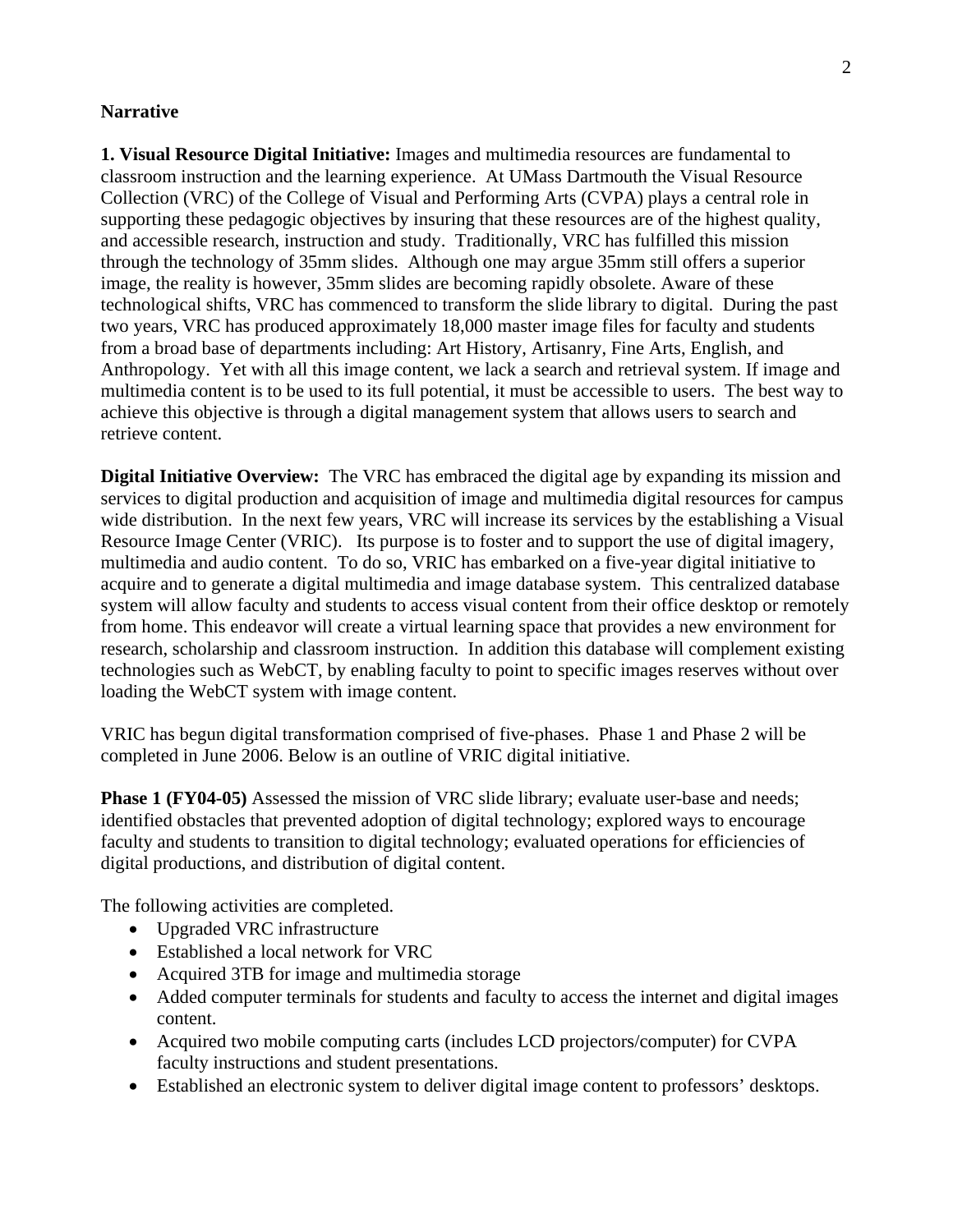• Extended digital image services to CVPA's satellite facility, Star Store, located in New Bedford, Massachusetts (twenty minutes from main campus and other colleges with UMASSD campus).

**Phase 2 (FY05-06):** Upgraded VRC's digital lab by purchasing professional scanners; evaluated and implemented national and international standards (International Standards Organization, National International Standards Organization, Library of Congress, and Visual Resource Association) for digital image database system; develop guidelines for digital capture and dissemination of image content. In FY 05-06, VRC received three grants, a total of \$18,000, to implement and complete Phase 2.

Activities outlined below are scheduled for completion June 2006

- Review national and international digital standards for capture and preservation of digital images.
- Establish guidelines for capture and management of digital image content.
- Establish minimum metadata standards including technical, descriptive and administrative.
- Evaluate commercial and open-source digital management systems for campus wide disputation of image content.
- Submit and distribute a report to UMass Dartmouth library, UMass System Digital Image Group and UMass Digital Image Database

**Phase 3 (FY06-07):** Acquire and implement a digital multimedia management application and hardware to support application for campus wide distribution of image and multimedia content. For rapid deployment, hire staff to assist in populating the database with descriptive and associate images content.

Activities associated with implementation.

- Acquire digital management system (*LUNA* application)
- Install application and hardware to support application and images.
- Train staff (*LUNA* application)
- Export existing data and images
- Building indexes, authorities, and descriptive templates based on metadata standards develop in Phase 2.
- Begin the ongoing cataloging process to populate the database with descriptive content and associated digital images.

**Phase 4 (FY06-08):** In coordination of Computing and Information Technology Services (CITS) and CVPA webmaster, the VRC will develop a web portal which will allow faculty and student a direct link to the digital database system. This portal will also be available through the UMass Dartmouth library webpage allowing for wider distribution.

**Phase 5 (FY08-10):** The final phase is to link Visual Resources Departments across the UMASS system. This will enable faculty and students, from all four campuses, to utilize and share image and multimedia digital content. To this end, we have begun to work in coordination with President's Digital Image Group taskforce under the direction of Kate Harrington. Currently, UMass Digital Image Group Committee is exploring the issue of copyright, the possibility of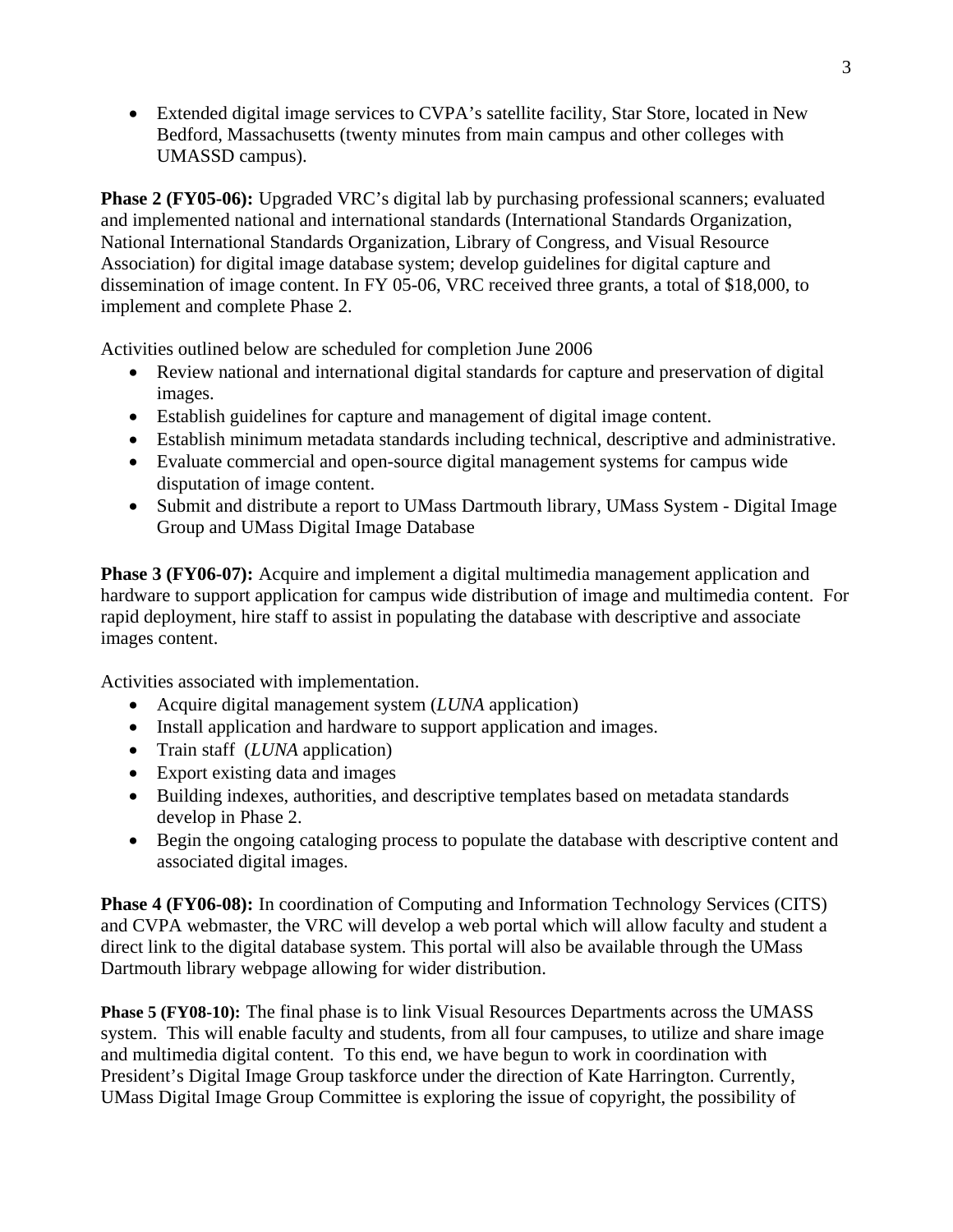licensing a core collection of digital images to be shared system wide and explore ways for eventual sharing of image and multimedia content.

## **2. Grant Project Proposal**

**Funding Request:** VRIC is about to embark on Phase 3. In support of this endeavor, the College of Visual and Performing Arts (CVPA) and Center of Information Technology Service (CITS) of UMASS Dartmouth (UMASSD) have allocated \$16,700. With their support, VRIC will purchase *LUNA Insight,* a digital management system, train staff in this new application and secure technical support for the first year. In the sequential years, VRIC will assume annual and maintenance cost of \$3,700. Though this is an excellent start, we are still in need of additional funding. To complete this phase, we request SIG grant support of \$25,000 to purchase a server to host the *LUNA* application and to hire staff to assist with the daily operation of VRIC digital and reference services.

**Grant Project Summary:** In January 2006, a committee comprise of the Charles McNeil, Digital Librarian; Judy Farrar, Archivist; Linda Zeiper, Art Librarian; Dr. Magali Carrera; Dr.Memory Holloway; and Michael Taylor, CVPA Dean, evaluated six commercial and non-commercial digital management systems. In conclusion, although not perfect, the *LUNA Insight* application best suits the needs of our faculty and students. *LUNA Insight* image management system was introduced in 1993, with the support of J. Paul Getty Trust and Eastman Kodak Company. The product was developed to manage and disseminate non-print content. Over the years it has become known for its easy intuitive public-interface. We selected *LUNA* for its usability, its interoperability, its expandability, and its ability to integrate with existing UMASS technologies including, WebCT and Voyager. *LUNA* also addresses future compatibility through its XML Portal system. The product is being used by a number of regional universities including, Rhode Island School of Design, Brown University and perhaps most important, our colleagues at the University of Massachusetts Amherst along with the five colleges; allowing for future collaborations. The results of this initiative will bring fundamental change to how image content is searched, accessed and utilized across all disciplines and learning environments.

To get a sense of how *LUNA*'s user-interface works; envision a faculty member or student sitting a home or in their office or classroom, with a simple click of the mouse a world of high quality digital multimedia and images are delivered to their finger tips. Students and faculty will open a welcome screen which will prompt them to log-on (designed by the client to allow us to comply copyright restrictions). Once users are logged-on, they are given a screen with three search options. Users may search via a list of special collections that may be organized by academic disciplines, colleges, institutions, libraries and content areas. The search may be restricted to individual collections or across all collections. Users may also search by keyword using a "Google" like search box or advanced search by field designation and by Boolean operators. The search results are presented as a collection of thumbnails which allows the user to view one at a time or select multiple images, audio and video clips. Images may be enlarged and zoomed, without pixilation. One of the few commercial applications with this zoom feature; faculty and students will be able to focus on minuet detail, which otherwise is lost with conventional digital and analog formats. Once users complete their inquiry they may review their selections within the *LUNA* system or export the image content to presentation system.

Phase 3 will begin with the purchase and installation of the *LUNA* software, along with the hardware to support the application and image storage. Last year alone VRIC scanned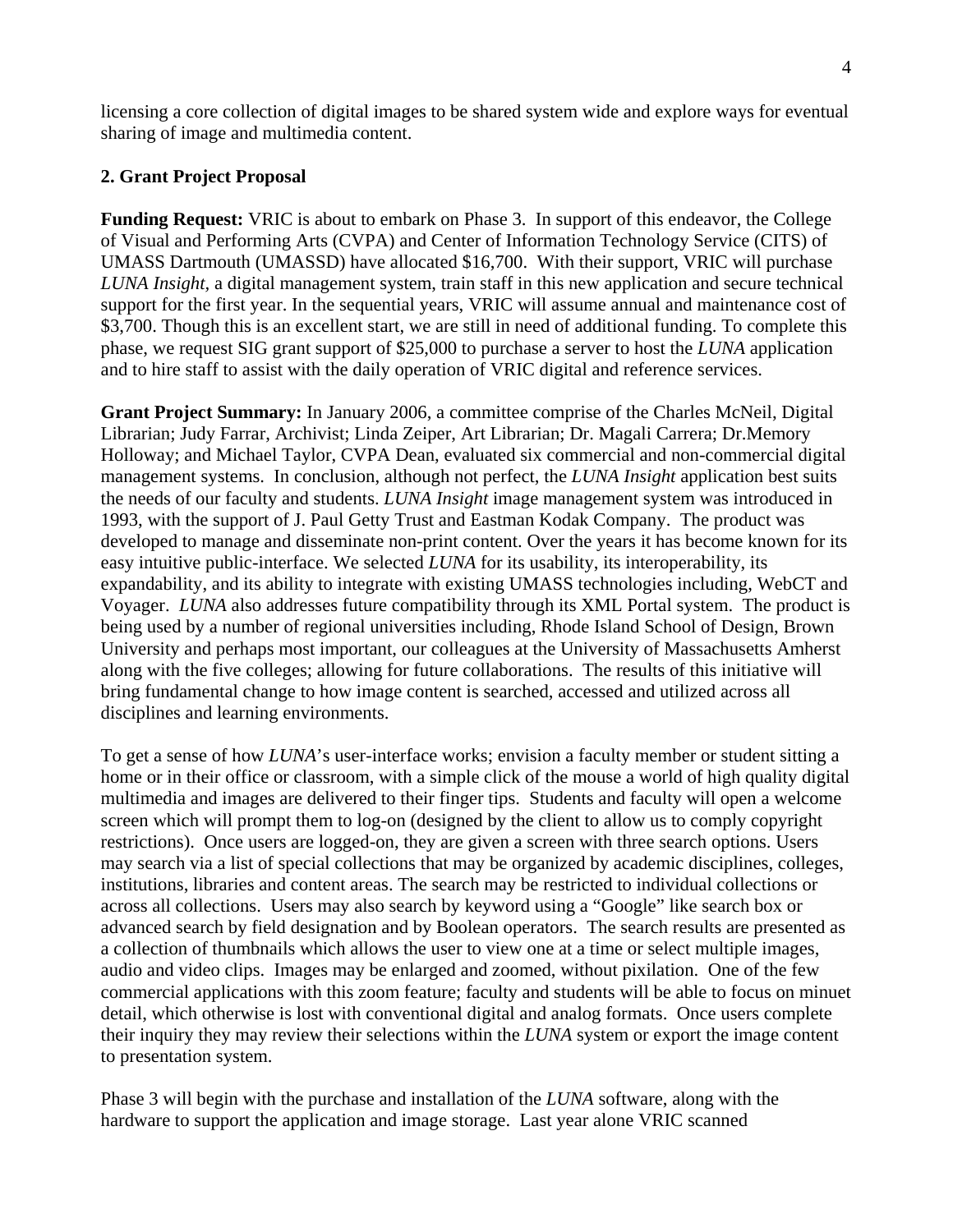approximately 10,000 images for CVPA faculty and students. We do not expect this demand to change in the near future. We anticipated this project will require 75% of VRIC Curator's time. It is, therefore, essential that we hire an assistant to maintain VRIC ongoing digital demands. The assistant will be responsible for daily operations of the digital lab and will insure that the needs of the faculty and students are met. Once the assistant is in place, a series of WebEX and on-site training sessions will be held over a period of five days. Both VRIC curator and IT personnel will attend training. IT will be responsible for the installation of hardware, storage maintenance, routine backups and security protocols. Upon completion, the VRIC curator will build the database structure by creating indexes, authorities, and customize data template. This process will insure accurate data input and efficient workflow. The cataloging process will begin a collection comprised of approximately 1,000 images documenting the history and fine art of photography. This collection was selected, because of its interdisciplinary content. The images have also been digitized with some descriptive content which can be exported immediately to the new system. Phase 3 will conclude with the development of a web portal to the *LUNA* system. VRIC curator, Allison J. Cywin, Craig Oliveria and CVPA webmaster, Paula Erenberg Medeiros will work in unison to develop a web portal for the *LUNA* system. This will set the ground work for the final phases of the initiative which is campus wide and eventually system wide distribution.

## **3. Project Deliverable**

- Installation of software application and hardware (server and expanded image storage)
- Train VRIC and CITS staff in *LUNA* application
- Export existing photographic collection including the descriptive metadata and image files.
- Building indexes, authorities, and data templates based on metadata standards established in Phase 2
- Begin ongoing cataloging process to populate the database with content
- Build a web portal for faculty and students to access the *LUNA* image database

**4. Dissemination of Project Results:** The goal of the project is to disseminate resources to the entire UMASS campus and eventually the entire UMASS system. For the first time, images and multimedia content may shared across colleges providing a new learning space for research, scholarship and classroom instruction. The digital management system will be made available through VRIC and Library websites. Announcements and press releases will be distributed across campus and the community. A presentation will be given at the faculty lunches series and for the Center for Teaching Excellence at UMASS Dartmouth. The project will be presented at the New England Archivist Conference held at University of New Hampshire in fall 2006.

# **5. Project Budget:**

### **6. Project Timetable**

### **FY06-07**

| Purchased and install LUNA application and server                      |
|------------------------------------------------------------------------|
| Hire and train a Digital Assistant                                     |
| Schedule and conduct LUNA training sessions for VRC and CITS personnel |
| Build indexes, authorities and data templates                          |
| Catalog photography collection                                         |
| Develop web portal for public access                                   |
|                                                                        |